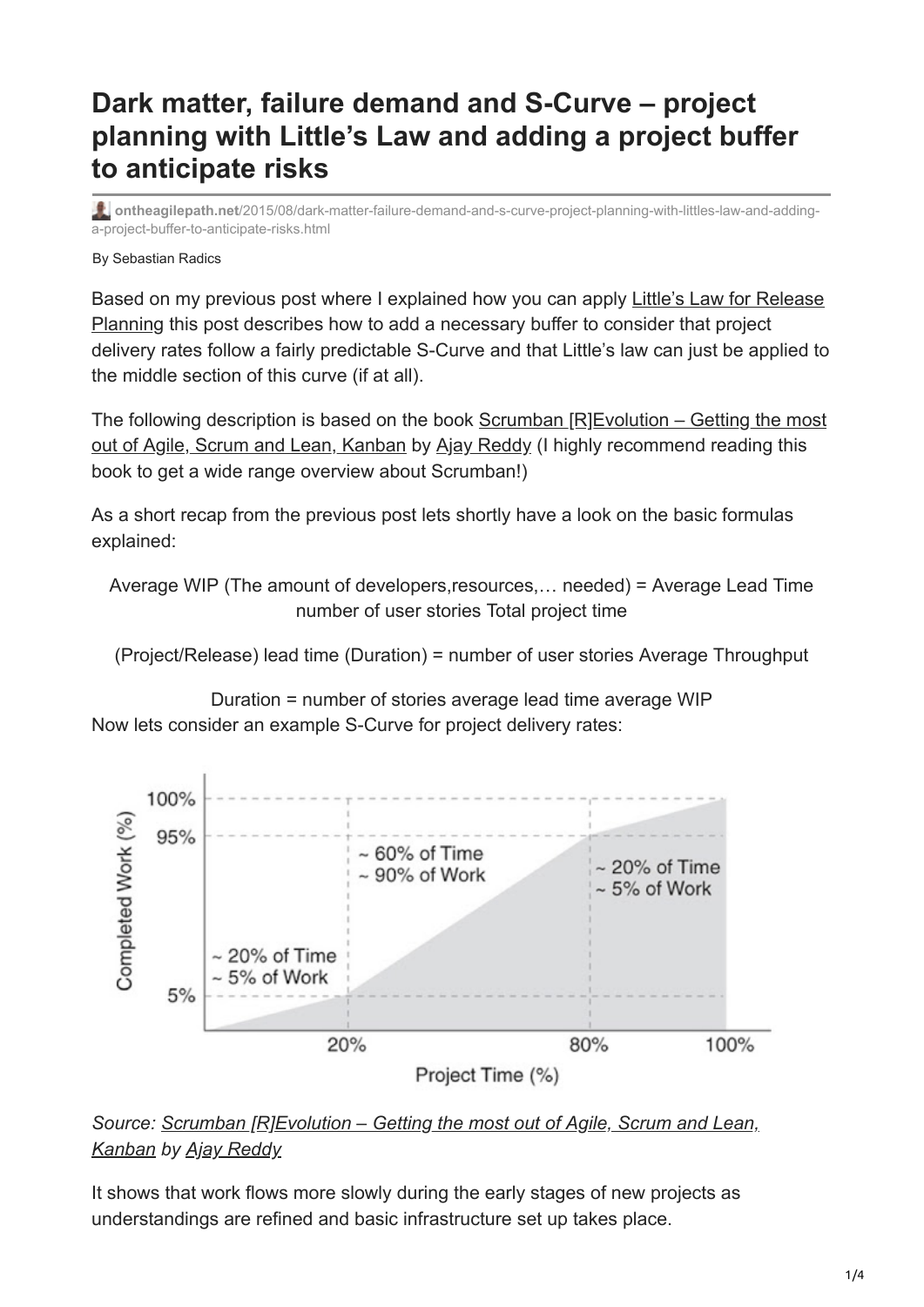It also flows more slowly toward the end of project cycles because of more testing overhead, bug fixes and regression effects (although we try to minimize this effect by test driven approaches, zero bug policies and using agile approaches with iterative and incremental deliveries).

The described formulas can only be applied to the middle portion of the S-Curve for most projects (in the example around 60% of the projects time).

In addition project duration is influenced by expansion of work (as we learn more about the true customer requirements during the project and incremental delivery) and failure demand (like for instance ensuring high quality by removing technical debt).

We need a way to include the mentioned project influences (40% of the S-Curve, expansion of work and failure demand). This can be done by calculating a project buffer like described in [Project Planning Using Little's Law](https://www.scribd.com/doc/193328241/Project-Planning-Using-Little-s-Law) by [dimitar.bakardzhiev](https://www.scribd.com/dimitar.bakardzhiev).

Project Buffer = S-Curve coefficient x 1 + average failure demand + average expansion of work x number of stories average throughput

All variables remain best estimates based on historical observation.

The **S-Curve coefficient** is expressed as percentage and accounts for the uncertainty associated with the slower first and third legs of the S-Curve. Values vary depending on the system but are usually between 25-50%.

The **average failure demand,** expressed as percentage, accounts for the typical rate of failures (defects, rework, technical debt and others) the system experiences across development efforts.

The **average dark matter**, expressed as percentage, accounts for the typical rate of work expansion (e.g through knowledge discovery). It can range from 20% to as much as 100% for novice teams.

Lets assume a failure demand of 20% of your time (measured during your project) and your expansion of work is around 80%. In addition we assume an S-Curve coefficent of 40% (0,4).

Our average lead time is 0,9 weeks per story and average WIP is 24 (meaning the average throughput is 26 stories per week)

Project Buffer =  $0.4 \times 1 + 0.2 + 0.8 \times 675$  26 ≈ 21 weeks

## **How to use the buffer**

As items are delivered you can compare the consumption rate of the buffer against the rate of progress of the project as a whole.

Use the buffer consumption over a defined threshold as a warning signal for your project. Calculating the *percentage of your project completed* in addition to the buffer consumption enables tracking your buffer consumption over time.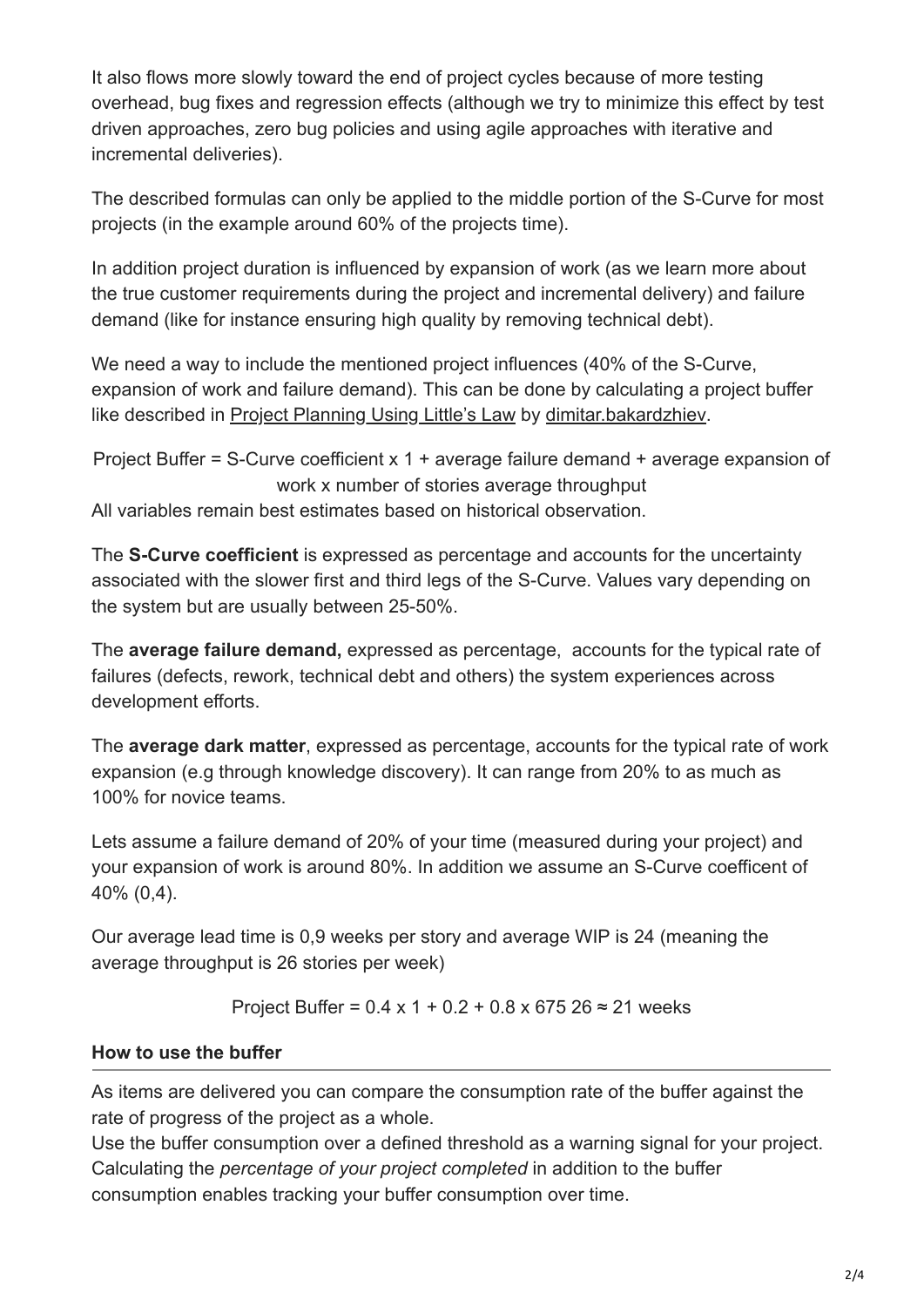Percentage of project completed = number of stories delivered number of total stories in your project

Lets assume we have after 14 weeks in a project you have delivered 85 out of 675 stories.

Percentage of project completed = 
$$
85\,675 \approx 12.6\%
$$

Projected lead time = average lead time average WIP x number of stories completed With an average lead time of 0.9 weeks per item and WIP of 24 (see values from previous post) this results in:

Projected lead time =  $0.924 \times 85 \approx 3.2$  weeks Now we can calculate the percentage of buffer consumed after 14 weeks:

Percentage of buffer consumed = actual lead time–projected lead time project buffer Assuming a buffer of 21 weeks we calculate the buffer consumption:

Percentage of buffer consumed = 14–3.2 21 = 51 %

Using the percentage of project completed and the calculated buffer consumption you can plot this information over time and visualize your buffer usage.



*[Source: Scrumban \[R\]Evolution – Getting the most out of Agile, Scrum and Lean,](http://www.informit.com/store/scrumban-revolution-getting-the-most-out-of-agile-scrum-9780134086217) Kanban by [Ajay Reddy](https://www.linkedin.com/profile/in/ajaygreddy)*

## **Disclaimer**

[While reading through various sources and considering a great comment by Gerrit](https://gerritbeine.com/) Beine I'm still struggling if its right to apply Little's Law in software projects or not at all. [Having all the limitations in mind \(please read e.g. my summary about Actionable Agile](http://www.ontheagilepath.net/2015/04/unleash-predictability-by-using.html) Metrics for predictability):

The average Arrival Rate (Lambda) should equal the average Departure Rate (TH) = we will only start new work at about the same rate that we finish old work